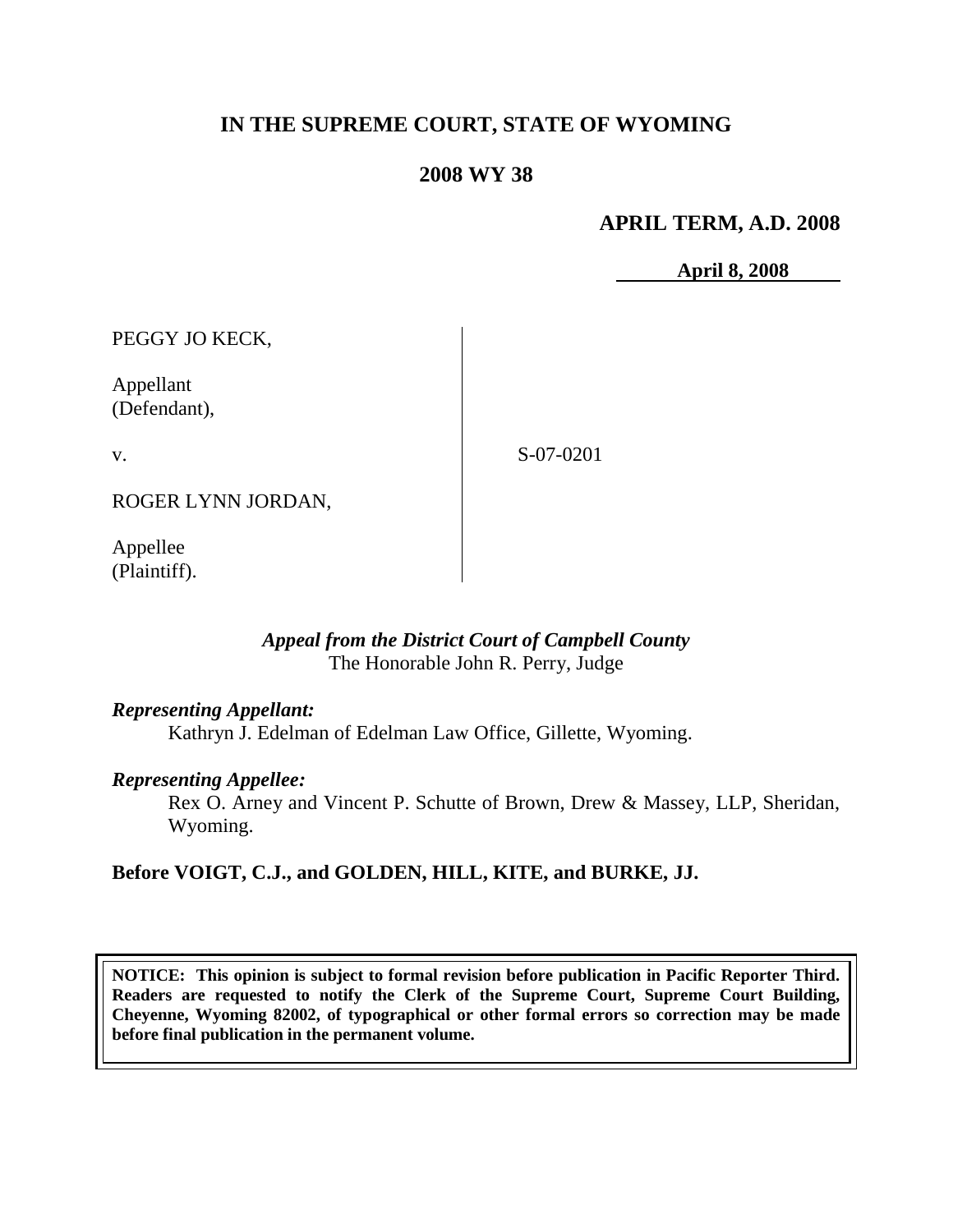#### **KITE, Justice.**

[¶1] Peggy Jo Keck (Mother) appeals from an order modifying child support claiming the district court abused its discretion in allowing a deviation from the presumptive child support guidelines and permitting Roger Lynn Jordan (Father) to redact portions of his tax return pertaining to his new wife. We reverse the part of the order allowing the deviation. We affirm the order permitting redaction.

#### **ISSUES**

[¶2] Mother presents the following issues for this Court's determination:

I. Whether the District Court abused its discretion in deviating from presumptive child support without a request by either party to do so and in the absence of sufficient evidence supporting statutory factors for deviation.

II. Whether a district court abdicates its responsibility under Wyoming Statute Section 20-2-308 (LexisNexis 2007) when it permits a parent to redact portions of his joint federal income tax return in the context of a child support modification action.

#### **FACTS**

[¶3] The parties married in 1984. They had two daughters, the first born July 11, 1985, and the second born January 4, 1987. The parties divorced in 1999. Pursuant to the divorce decree, Mother was awarded primary custody of the daughters and Father was required to pay monthly child support in the amount of \$1,700 "during any child's minority (until age 18) and beyond if the child has a mental, emotional or physical impairment preventing emancipation."

[¶4] The older daughter turned 18 in July of 2003, but Father continued to pay child support in the amount of \$1,700 until she turned 20. Then, in August of 2005, he reduced his payment to \$850. The younger daughter is profoundly disabled and, although she reached the age of majority in 2005, she is incapable of emancipation. In April of 2006, Father filed a petition to modify child support in which he requested calculation of a new monthly child support amount for the disabled daughter and credit for \$20,400, the amount he claimed that he paid after the older daughter turned 18.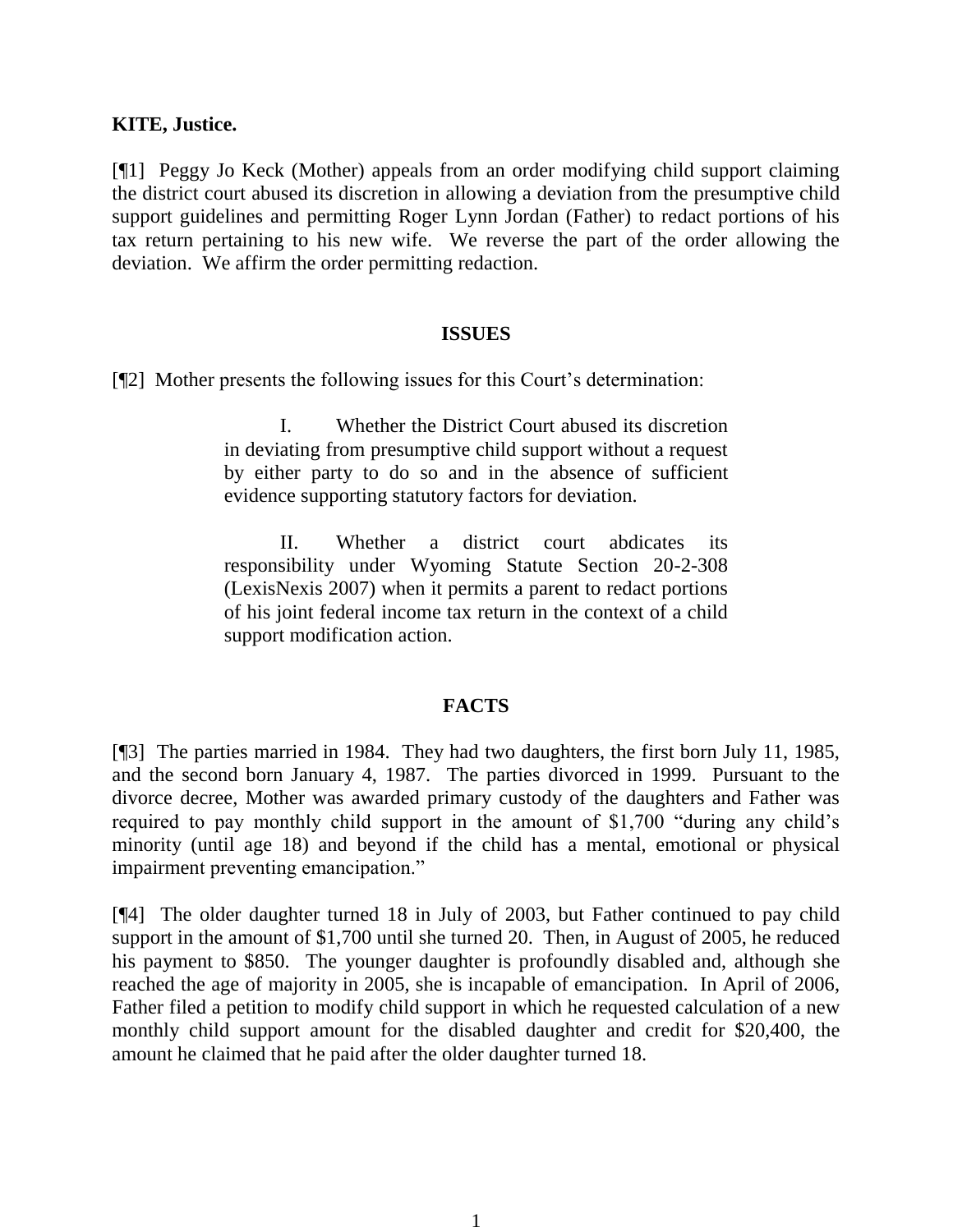[¶5] After a hearing, the district court found that Father's monthly net income was \$15,318 and Mother's monthly net income was \$3,108. The district court calculated Father's presumptive monthly support obligation at \$1,577 and Mother's at \$320. However, the court concluded the presumptive amount was not appropriate because: 1) Father contributed to the college expenses of the older daughter; 2) substantial government benefits would accrue on the younger daughter's behalf when she turned 21 on January 4, 2008; 3) Father was required to pay \$1,700 monthly through April 30, 2006; and 4) Father did not receive credit for the "overpayment" of \$20,400. Given these circumstances, the district court concluded that ordering Father to pay the presumptive amount would result in Mother receiving a windfall. The court concluded it was "appropriate to take the operative effect of this ruling as to back child support into account when attempting to fashion a fair and just result in determining child support." The district court held that a deviation from presumed child support was appropriate and ordered Father to pay \$1,000 per month for the younger daughter's support effective May 1, 2006. The district court also ruled that Father could redact from his income tax returns matters attributable solely to his new wife's income prior to sharing the returns with Mother.

#### **STANDARD OF REVIEW**

[¶6] We review a district court's order on a petition to modify child support for an abuse of discretion. *Gray v. Pavey*, 2007 WY 84, ¶ 8, 158 P.3d 667, 668 (Wyo. 2007).

> We will not interfere with the district court's decision regarding modification of custody absent a procedural error or a clear abuse of discretion. In determining whether the district court has abused its discretion, we must decide whether it could reasonably conclude as it did. Judicial discretion is a composite of many things, among which are conclusions drawn from objective criteria; it means exercising sound judgment with regard to what is right under the circumstances and without doing so arbitrarily or capriciously.

*Id.* (citations omitted). This same abuse of discretion standard applies when we are asked to review a district court's decision to deviate from the presumptive child support amount.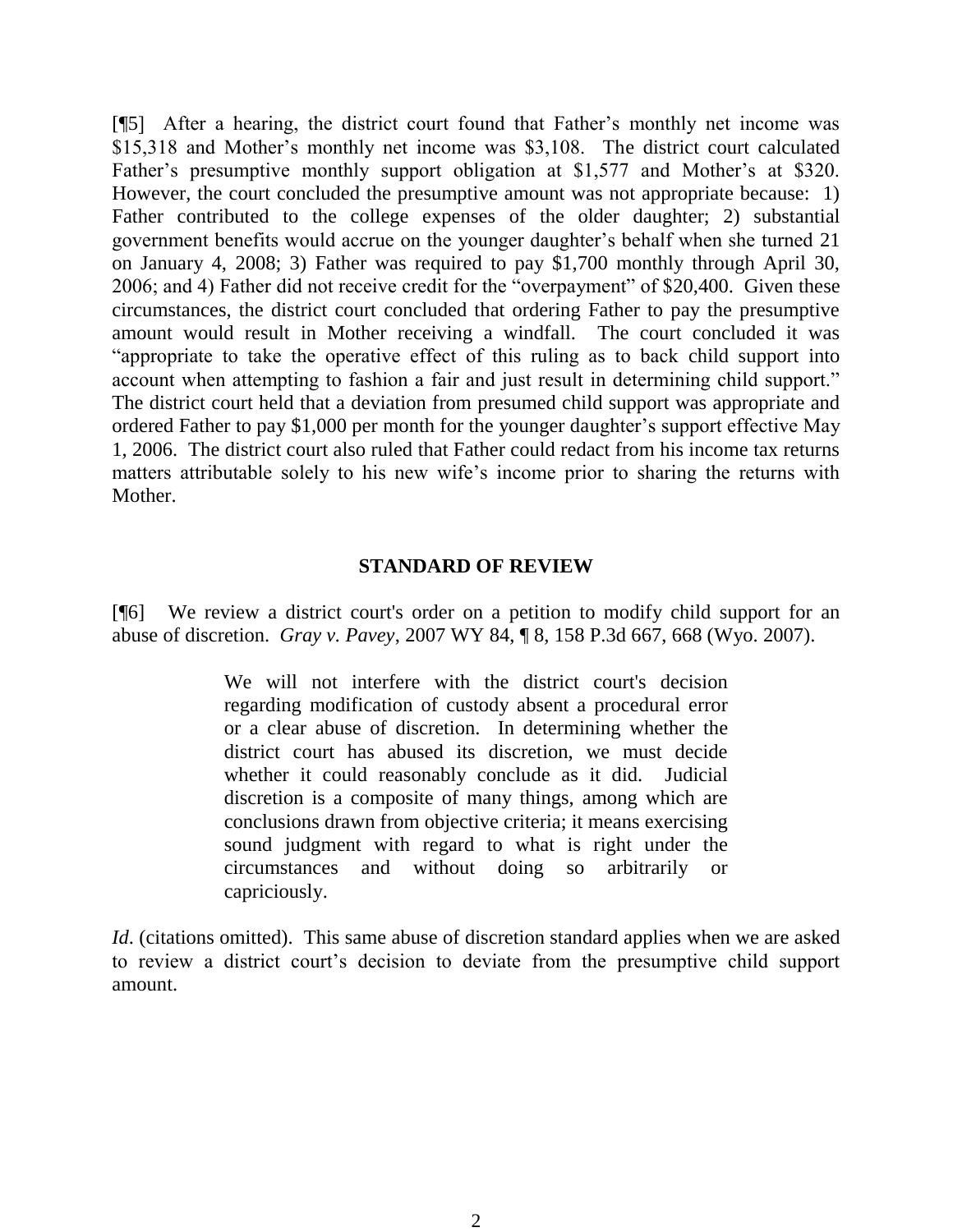## **DISCUSSION**

### *1. Deviation From Presumptive Child Support Amount*

[¶7] Mother contends that the district court abused its discretion in deviating from the presumptive child support amount when neither party requested and the evidence did not support deviation. She claims that no evidence was introduced to support the district court's finding that Father paid continuing support for the older daughter after January of 2005. She also claims there was no evidence that the younger daughter will qualify for or receive government disability benefits after she reaches the age of 21 or that any such benefits will be substantial and no evidence concerning the younger daughter's level of financial need.

[¶8] Father contends the district court's findings fall within the factors set forth in Wyo. Stat. Ann. § 20-2-307(b) (LexisNexis 2007) that courts are to consider in deciding whether to deviate from the presumptive child support guidelines and that the deviation is supported by the general rule allowing for deviation when the presumptive amount "would be unjust or inappropriate" in the particular case. He contends the district court's findings were supported by the financial information the parties provided in their affidavits and that evidence was sufficient without testimony from witnesses.

[¶9] The Wyoming legislature has established a comprehensive method for determining child support. Wyo. Stat. Ann. § 20-2-304 (LexisNexis 2007) establishes presumptive child support based upon the parents' income. Section 20-2-307(a) provides that the presumptive child support established in § 20-2-304 "shall be rebuttably presumed to be the correct amount of child support to be awarded." Section 20-2-307(b) provides in pertinent part:

> A court may deviate from the presumptive child support established by W.S. 20-2-304 upon a specific finding that the application of the presumptive child support would be unjust or inappropriate in that particular case. In any case where the court has deviated from the presumptive child support, the reasons therefore shall be specifically set forth fully in the order or decree. In determining whether to deviate from the presumptive child support established by W.S. 20-2-304, the court shall consider the following factors[.]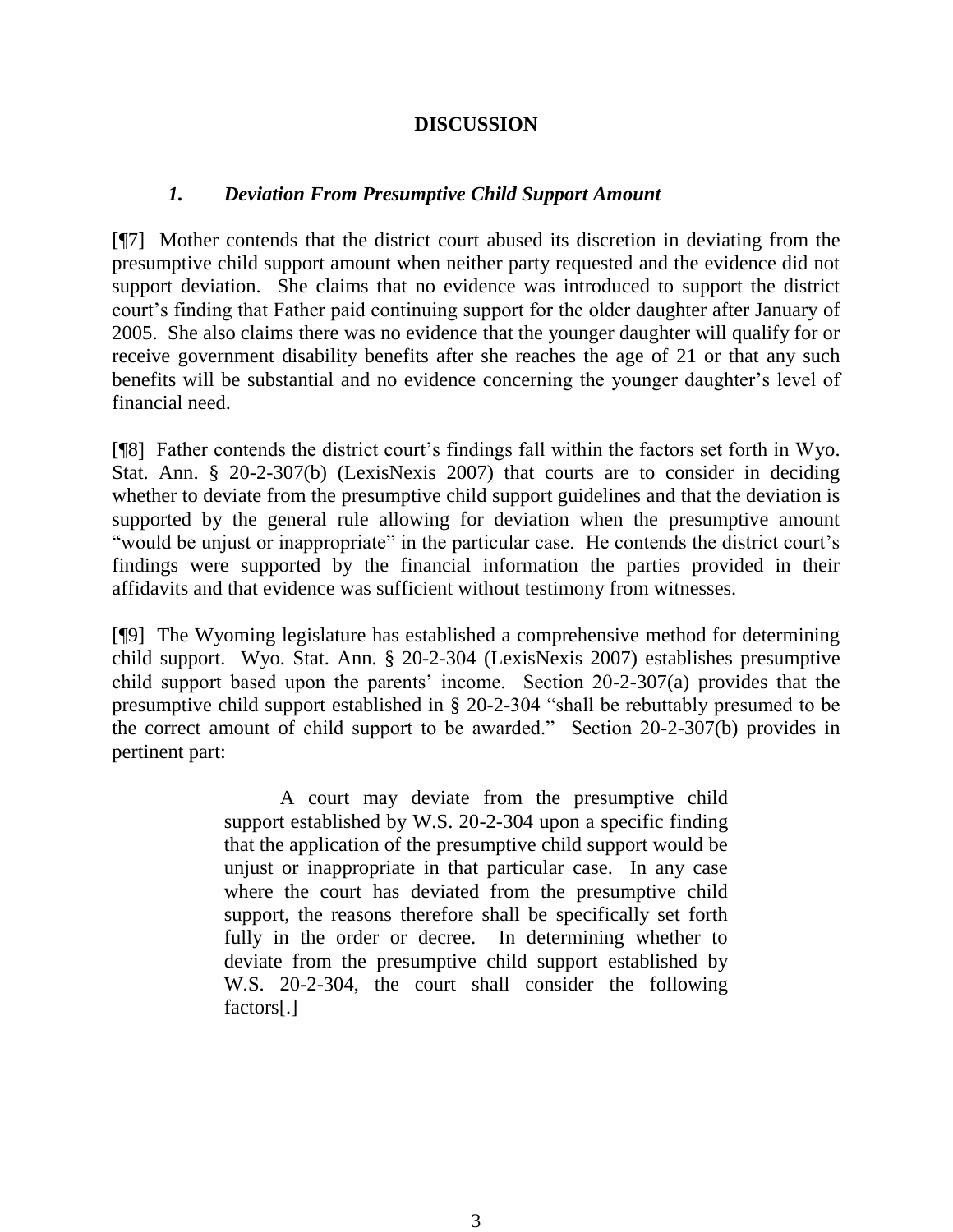The provision goes on to identify thirteen factors to be considered, including:

. . . .

- (ii) The cost of necessary child day care;
- (iii) Any special health care and educational needs of the child;

. . . .

- (x) Any other necessary expenses for the benefit of the child;
- . . . .
- (xiii) Other factors deemed relevant by the court.

[¶10] In establishing support pursuant to the guidelines, the district court has discretion to deviate from the presumptive amount on a case by case basis. *Plymale v. Donnelly*, 2007 WY 77, ¶ 37, 157 P.3d 933, 941 (Wyo. 2007). However, deviation from the presumptive amount can only occur in accordance with the requirements of § 20-2- 307(b). *Id*. If a court finds that a deviation is proper, it must set forth detailed findings of fact and conclusions of law. *Id*.

[¶11] Although trial courts are to give serious consideration to the guidelines, they are not to follow them blindly. *Steele v. Steele*, 2005 WY 33, ¶ 11, 108 P.3d 844, 848-49 (Wyo. 2005), quoting *Holtz v. State ex rel. Houston*, 847 P.2d 972 (Wyo. 1993). They are expected to exercise their discretion in determining child support amounts so as to serve the best interests of justice in light of all the circumstances. *Id*. "[The] guidelines are just that – guidelines, and do not accommodate to all circumstances or cases." *Id*. This Court is hesitant to impinge on the trial court's historic discretion. *Id*. However, there is no question that the presumptive support table set out in  $\S$  20-2-304(a) has the effect of circumscribing the trial court's discretion in calculating child support awards. *Steele*, ¶ 12, 108 P.3d at 849.

[¶12] In *Shelhamer v. Shelhamer*, 2006 WY 83, ¶ 22, 138 P.3d 665, 675 (Wyo. 2006), we applied these principles to hold that the district court did not abuse its discretion in deviating from presumptive support. There, the district court concluded deviation was appropriate based upon the following factors: the age of the child, the value of services contributed by either parent, mother's forgiveness of child support arrearages owed by father, and its finding that application of the presumptive support guidelines would be unjust and inappropriate under the circumstances. In *Ready v. Ready*, 2003 WY 121, ¶ 9, 76 P.3d 836, 838 (Wyo. 2003), we upheld the district court's determination that an upward deviation was appropriate based upon: 1) the father's choice to reside in an economically depressed area where work in his profession was unavailable; 2) the special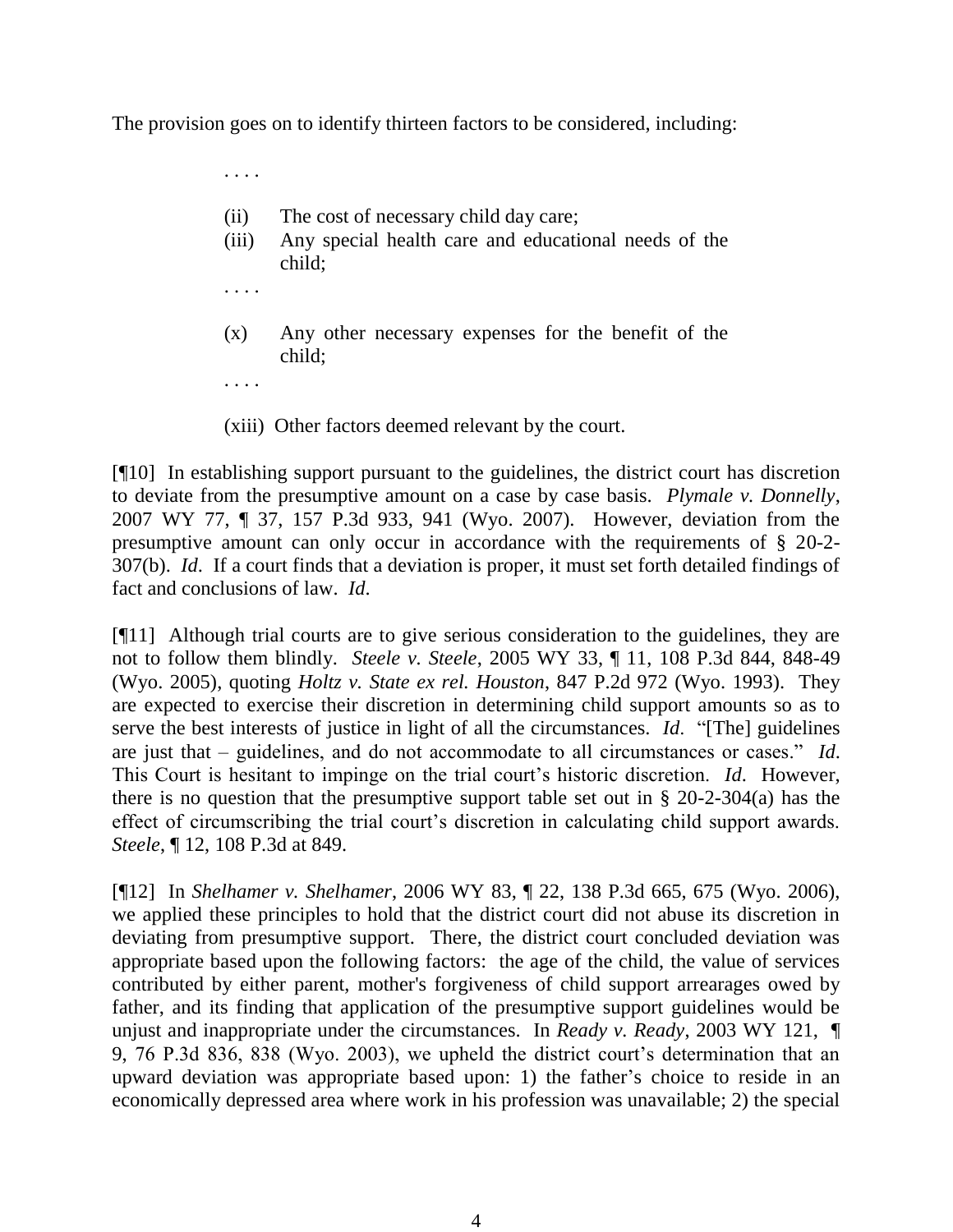healthcare and educational needs of the parties' second child; 3) the mother's contribution of tutoring services for their hearing-impaired son; 4) the father's failure to exercise his right to overnight visitation with his daughter; 5) the mother's cash assistance to the oldest son in college; and 6) the father's expectation of eventual profit from the house he was renovating. These cases illustrate the manner in which this Court has applied  $\S 20-2-304(a)$ .

[¶13] Although not a deviation case, *Starkey v. Starkey*, 2007 WY 106, 161 P.3d 515 (Wyo. 2007) is also relevant to our discussion. In *Starkey*, father paid extra child support each month in order to pay off his child support in advance. Mother later sought to modify child support and, in connection with that proceeding, the district court considered whether father should receive a credit for his overpayments. The district court ruled he was not entitled to a credit and we affirmed. We reiterated an earlier holding that parties may not unilaterally or jointly modify or abrogate the terms of a child support order. *Starkey*, ¶ 9, 161 P.3d at 518, quoting *Kimble v. Ellis*, 2004 WY 161, ¶ 13, 101 P.3d 950, 954 (Wyo. 2004). We said:

> We do not doubt that these overpayments made by Father were made with the best of intentions. However, it is Father's obligation to pay the specified amounts according to the decree, and orders modifying it thereafter. Allowing an increase at one time and a reduction at another would simply lead to incongruity and disorder in the child support system.

*Starkey*, ¶ 11, 161 P.3d at 518. In *Kimball*, ¶ 8, 101 P.3d at 953 (citations omitted), we also said:

> [C]hild support is for the benefit of the children, and that the custodial parent stands in the shoes of a trustee who administers the money for the exclusive benefit of the children based upon their needs and welfare. A child's right to adequate support cannot be bargained away by a contract between the parents regardless of the validity of the agreement between the parents themselves.

[¶14] With this precedent in mind, we turn to consideration of the record in the present case. We address first Mother's claim that there was no evidence to support the district court's finding that Father continued to support the older daughter after he stopped making monthly child support payments on her behalf in 2005. The district court found that Father contributed to payment of the older daughter's college related expenses after 2005. Father testified that Exhibit 3, introduced at the hearing, was a summary table of monies he contributed to his children's needs beyond the monthly child support payments. He testified that Mother requested that he contribute \$2,000 per semester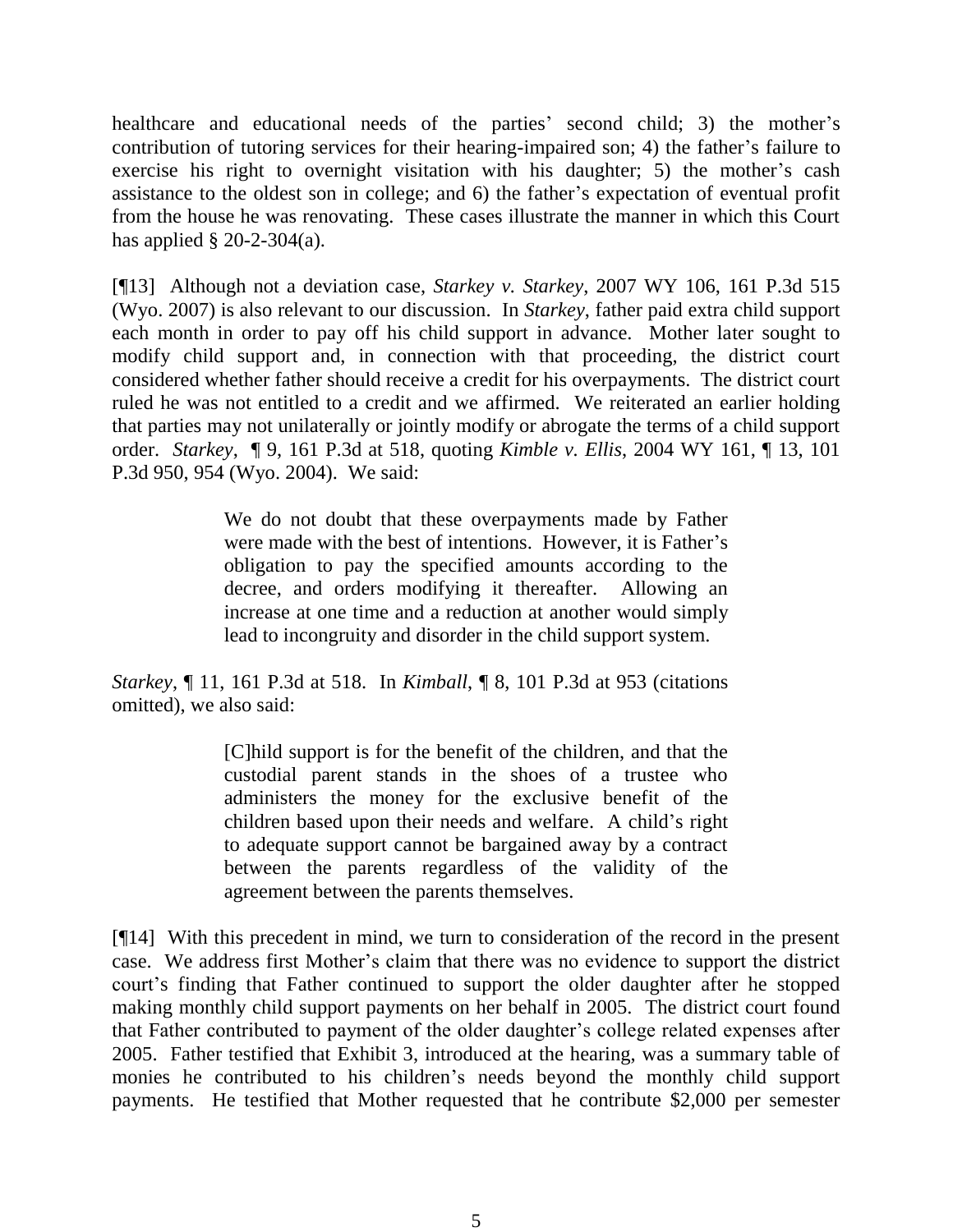during the older daughter's first two years of college. Exhibit 3 reflects that he made four payments of \$2,000 each for the older daughter's college expenses beginning in August of 2003 and ending in January of 2005.

[¶15] Given this evidence, Mother's assertion that there was no evidence to support the district court's finding that Father helped pay the older daughter's college related expenses is incorrect. However, Father's voluntary contributions to the older daughter's expenses cannot be used to reduce the amount of child support due the younger daughter. His child support obligation to the younger daughter is for her benefit and her right to adequate support cannot be bargained away based upon contributions he makes to the older daughter. *Kimball*, ¶ 8, 101 P.3d at 953. Regardless of the assistance Father provides to her sister, the younger daughter is entitled to adequate support unless evidence relating to her situation showed that a deviation was justified.

[¶16] We consider next Mother's claim that there was no evidence presented at the modification hearing to show that the younger daughter will qualify for or receive government disability benefits after she reaches the age of 21 or that any such benefits will be substantial. Father testified that he had no information concerning any state, federal or social security assistance for the younger daughter "other than what was provided in discovery" after the modification petition was filed. No discovery information is contained in the record. Mother testified that, other than Title XIX benefits, for which the younger daughter qualified, she receives no benefits from any government source. Although Mother testified that upon turning 21 years of age in January of 2008, the younger daughter would become eligible for state assistance, no evidence was presented concerning the amount of assistance she would receive. No other evidence appears in the record on this issue. Yet, the district court found that "the government benefits which will accrue on [the younger daughter's] behalf as of her twenty-first birthday (January 4, 2008) will be substantial." Absent the presentation of some evidence showing that the younger daughter in fact would receive "substantial" benefits and the amount of such benefits, the district court could not reasonably conclude deviation from presumptive child support was appropriate on the basis of any such benefits.

[¶17] Mother also contends that no evidence was presented concerning the younger daughter's level of financial need and without such evidence the district court abused its discretion in deviating downward from the presumptive amount. We agree. While there was testimony concerning the younger daughter's level of disability and that Mother would need to find day care for her after she became ineligible for state special education at the age of 21, no evidence appears in the record filed with this Court concerning her financial needs. Absent such evidence, we hold the district court could not reasonably conclude that deviation from presumptive child support was appropriate.